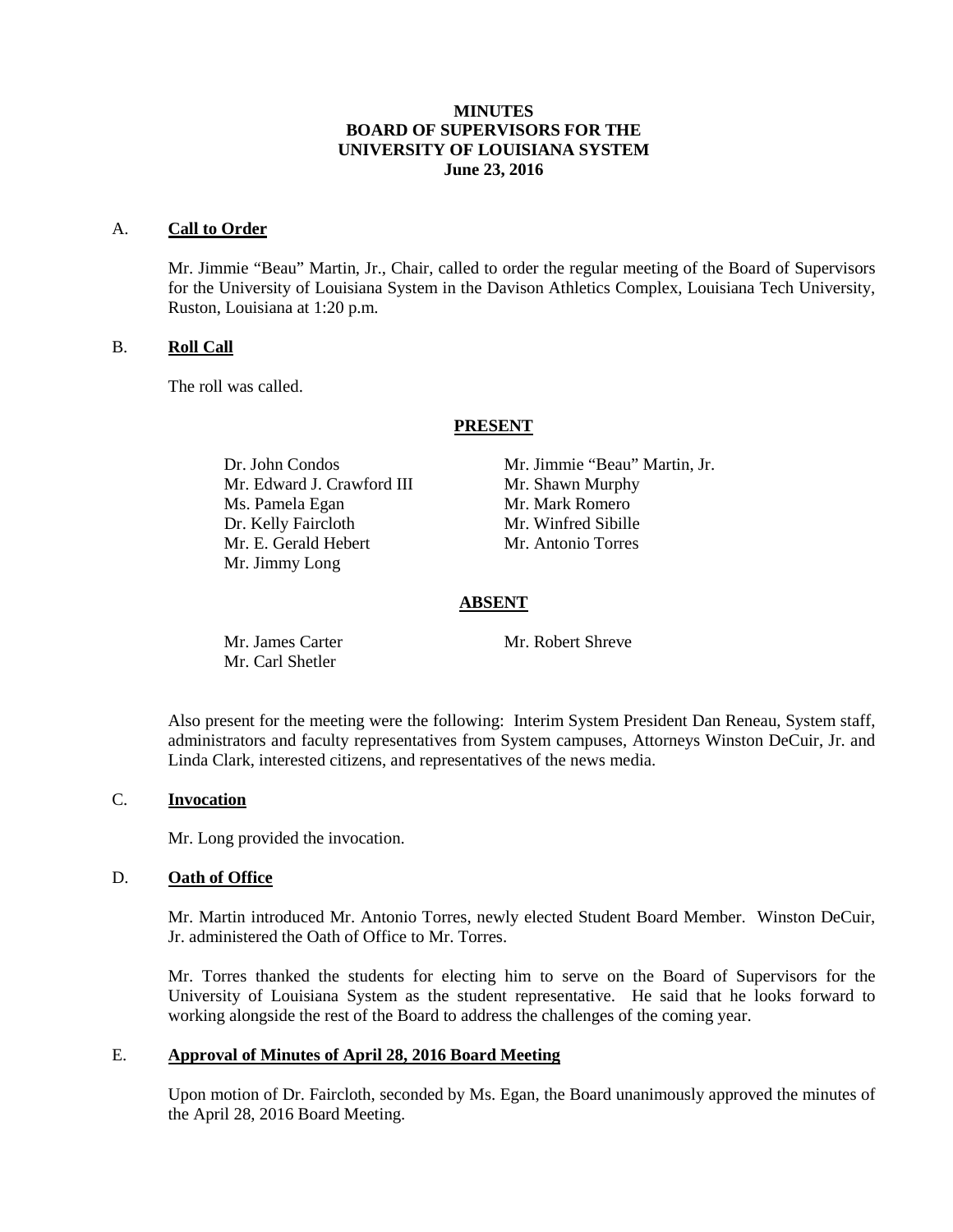# F. **Report of Academic and Student Affairs Committee**

Mr. Crawford reported that **Item F.1.** had been removed from the agenda at the request of the President of the University.

Upon motion of Mr. Crawford, seconded by Mr. Sibille, the Board unanimously approved the resolutions that follow:

F.2. Louisiana Tech University's request for approval of a Proposal for a Graduate Certificate in Rehabilitation Teaching for the Blind.

*NOW, THEREFORE, BE IT RESOLVED, that the Board of Supervisors for the University of Louisiana System hereby approves Louisiana Tech University's request for approval of a Proposal for a Graduate Certificate in Rehabilitation Teaching for the Blind.*

F.3. Louisiana Tech University's request for approval of a Proposal for a Graduate Certificate in Orientation and Mobility.

*NOW, THEREFORE, BE IT RESOLVED, that the Board of Supervisors for the University of Louisiana System hereby approves Louisiana Tech University's request for approval of a Proposal for a Graduate Certificate in Orientation and Mobility.*

F.4. McNeese State University's request for approval of four Post Baccalaureate Certificates for the Practitioner Teacher Program, with certifications in: (1) Secondary Education Grades 6-12 – Mathematics, English, Social Studies, Science [biology, physics, chemistry, general science], Foreign Languages [French and Spanish]; (2) Elementary Education Grades 1-5; (3) Middle School Grades 4-8 – Mathematics; and (4) Middle School Grades 4-8 – Science.

*NOW, THEREFORE, BE IT RESOLVED, that the Board of Supervisors for the University of Louisiana System hereby approves McNeese State University's request for approval of four Post Baccalaureate Certificates for the Practitioner Teacher Program, with certifications in: (1) Secondary Education Grades 6-12 – Mathematics, English, Social Studies, Science [biology, physics, chemistry, general science], Foreign Languages [French and Spanish]; (2) Elementary Education Grades 1-5; (3) Middle School Grades 4-8 – Mathematics; and (4) Middle School Grades 4-8 – Science.* 

F.5. Northwestern State University's request for approval of a Proposal for a Bachelor of Science in Applied Microbiology.

*NOW, THEREFORE, BE IT RESOLVED, that the Board of Supervisors for the University of Louisiana System hereby approves Northwestern State University's request for approval of a Proposal for a Bachelor of Science in Applied Microbiology.*

F.6. University of Louisiana at Monroe's request for approval of a Proposal for a Post Baccalaureate Certificate in Accounting Technology.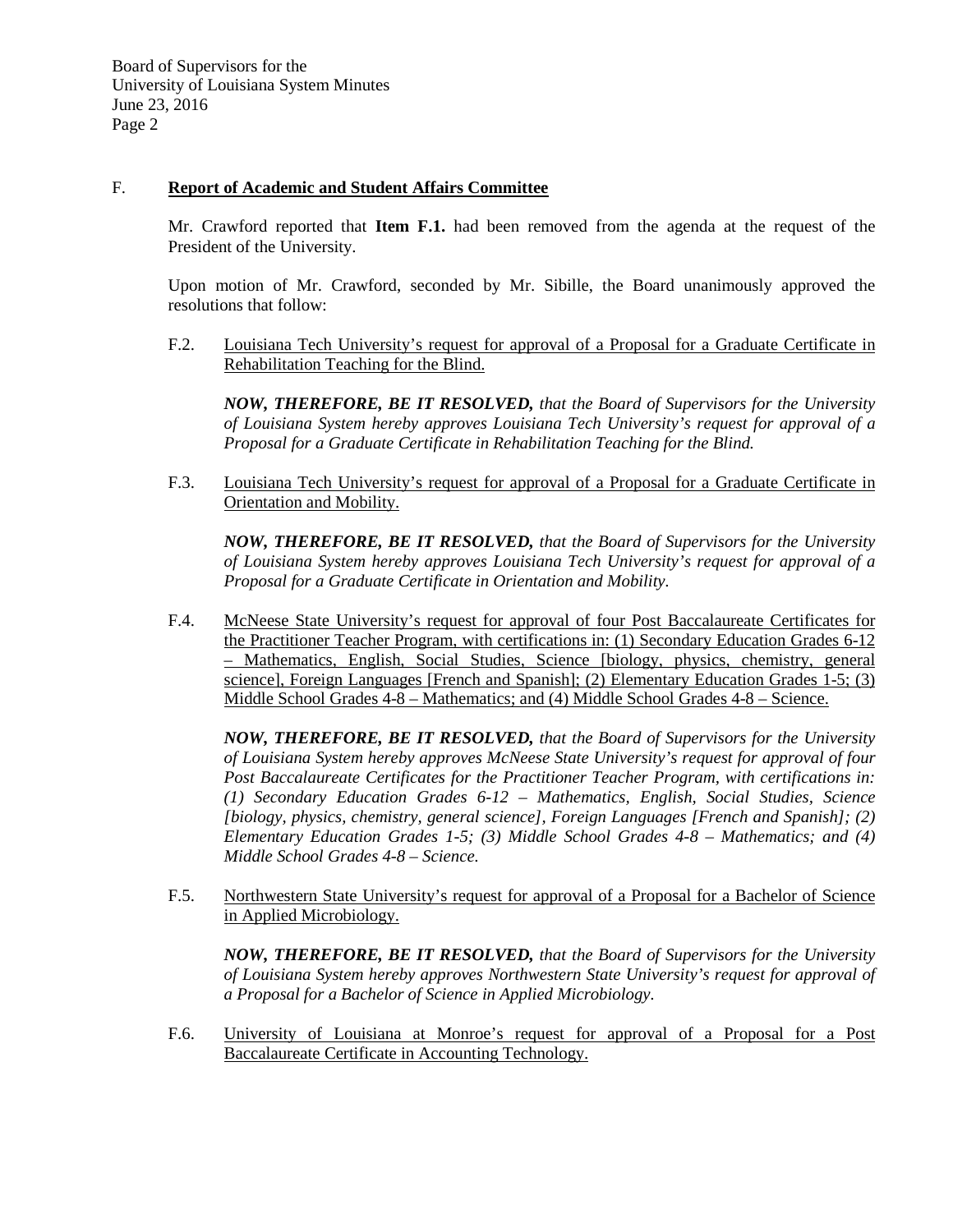*NOW, THEREFORE, BE IT RESOLVED, that the Board of Supervisors for the University of Louisiana System hereby approves University of Louisiana at Monroe's request for approval of a Proposal for a Post Baccalaureate Certificate in Accounting Technology.* 

F.7. University of New Orleans' request for approval to merge the Departments of English and Foreign Languages.

*NOW, THEREFORE, BE IT RESOLVED, that the Board of Supervisors for the University of Louisiana System hereby approves University of New Orleans' request for approval to merge the Departments of English and Foreign Languages.*

F.8. University of New Orleans' request for approval of a Memorandum of Understanding between the University and Corporación Universidad de la Costa-CUC, Barranquilla, Colombia.

*NOW, THEREFORE, BE IT RESOLVED, that the Board of Supervisors for the University of Louisiana System hereby approves University of New Orleans' request for approval of a Memorandum of Understanding between the University and Corporación Universidad de la Costa-CUC, Barranquilla, Colombia.* 

F.9. University of New Orleans' request for approval of a Memorandum of Understanding between the University and Universidad Panamericana, Campus Guadalajara, Mexico.

*NOW, THEREFORE, BE IT RESOLVED, that the Board of Supervisors for the University of Louisiana System hereby approves University of New Orleans' request for approval of a Memorandum of Understanding between the University and Universidad Panamericana, Campus Guadalajara, Mexico.* 

# G. **Report of Athletic Committee**

Upon motion of Dr. Condos, seconded by Mr. Sibille, the Board unanimously voted to approve the resolutions that follow:

G.1. Louisiana Tech University's request for approval of a revised Athletic Complimentary Ticket Policy.

*NOW, THEREFORE, BE IT RESOLVED***,** *that the Board of Supervisors for the University of Louisiana System hereby approves Louisiana Tech University's request for approval of a revised Athletic Complimentary Ticket Policy.* 

G.2. McNeese State University's request for approval of a contract with Ms. Helena Besovic, Head Women's Tennis Coach, effective July 1, 2016.

*NOW, THEREFORE, BE IT RESOLVED, that the Board of Supervisors for the University of Louisiana System hereby approves McNeese State University's request for approval of a contract with Ms. Helena Besovic, Head Women's Tennis Coach, effective July 1, 2016.*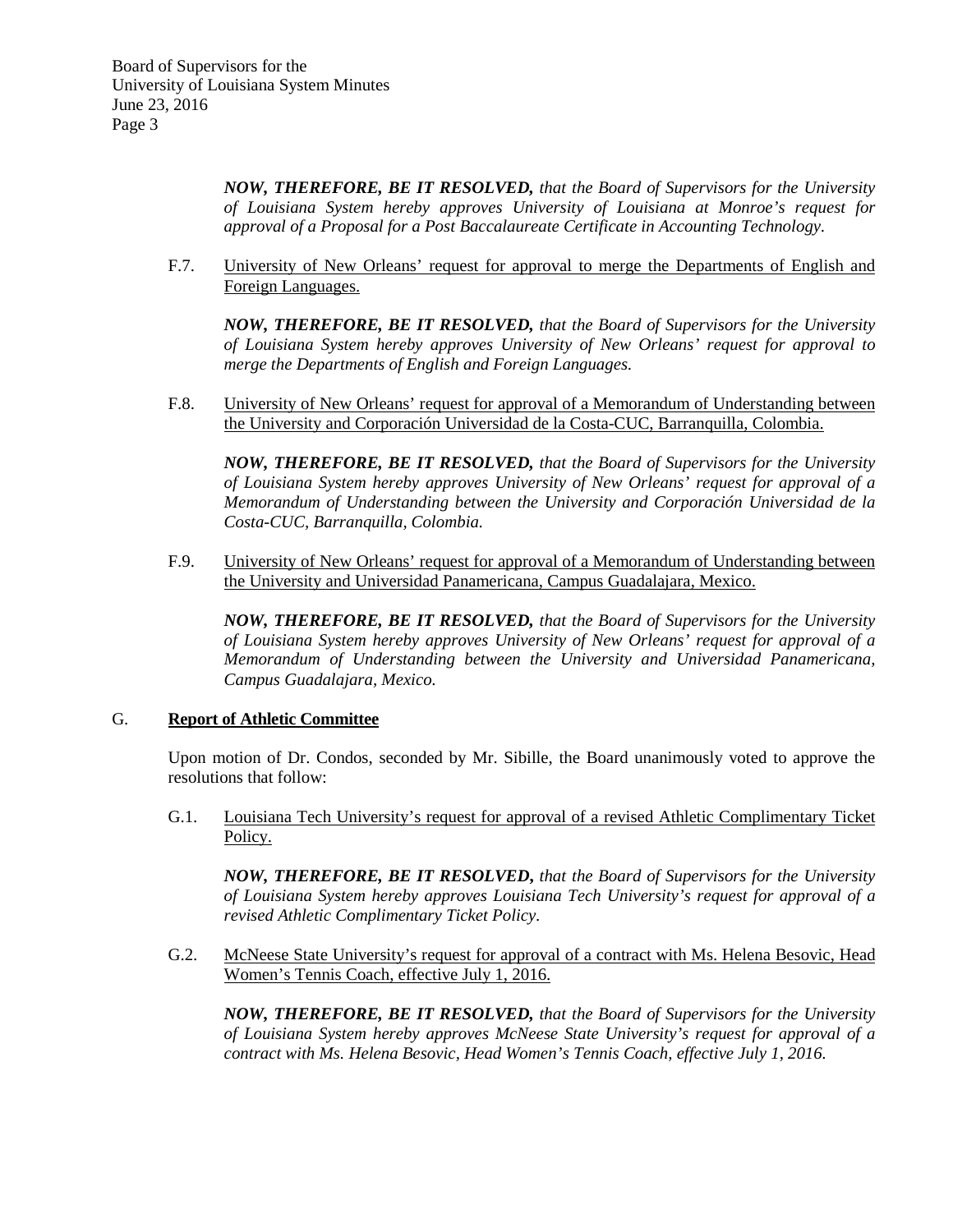G.3. McNeese State University's request for approval of a contract with Mr. Andrew A. Burk, Jr., Head Men's Golf Coach, effective July 1, 2016.

*NOW, THEREFORE, BE IT RESOLVED, that the Board of Supervisors for the University of Louisiana System hereby approves McNeese State University's request for approval of a contract with Mr. Andrew A. Burk, Jr., Head Men's Golf Coach, effective July 1, 2016.*

G.4. McNeese State University's request for approval of a contract with Ms. Kacie J. Cryer, Head Women's Basketball Coach, effective April 13, 2016.

*NOW, THEREFORE, BE IT RESOLVED, that the Board of Supervisors for the University of Louisiana System hereby approves McNeese State University's request for approval of a contract with Ms. Kacie J. Cryer, Head Women's Basketball Coach, effective April 13, 2016.*

G.5. McNeese State University's request for approval of a contract with Mr. Andrew O. Fitzgerald, Head Women's Soccer Coach, effective July 1, 2016.

*NOW, THEREFORE, BE IT RESOLVED, that the Board of Supervisors for the University of Louisiana System hereby approves McNeese State University's request for approval of a contract with Mr. Andrew O. Fitzgerald, Head Women's Soccer Coach, effective July 1, 2016.*

G.6. **McNeese State University's** request for approval of a contract with Ms. Ashleigh M. Fitzgerald, Head Women's Volleyball Coach, effective July 1, 2016.

*NOW, THEREFORE, BE IT RESOLVED, that the Board of Supervisors for the University of Louisiana System hereby approves McNeese State University's request for approval of a contract with Ms. Ashleigh M. Fitzgerald, Head Women's Volleyball Coach, effective July 1, 2016.*

G.7. McNeese State University's request for approval of a contract with Mr. Michael E. Fluty, Head Women's Golf Coach, effective July 1, 2016.

*NOW, THEREFORE, BE IT RESOLVED, that the Board of Supervisors for the University of Louisiana System hereby approves McNeese State University's request for approval of a contract with Ms. Ashleigh M. Fitzgerald, Head Women's Volleyball Coach, effective July 1, 2016.*

G.8. McNeese State University's request for approval of a contract with Mr. Brendon James Gilroy, Head Men's/Women's Track Coach, effective July 1, 2016.

*NOW, THEREFORE, BE IT RESOLVED, that the Board of Supervisors for the University of Louisiana System hereby approves McNeese State University's request for approval of a contract with Mr. Brendon James Gilroy, Head Men's/Women's Track Coach, effective July 1, 2016.*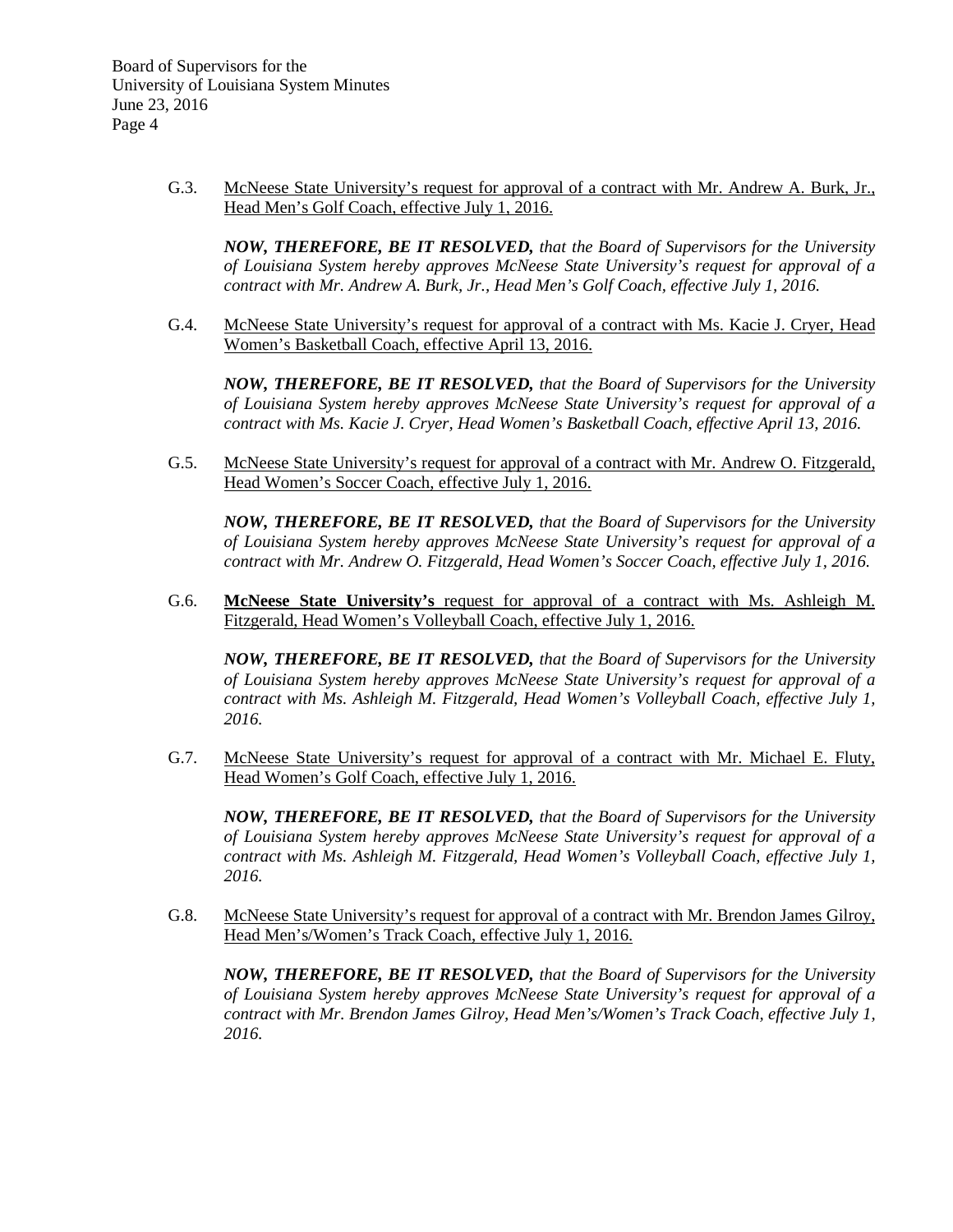G.9. McNeese State University's request for approval of a contract with Mr. Justin W. Hill, Head Baseball Coach, effective July 1, 2016.

*NOW, THEREFORE, BE IT RESOLVED, that the Board of Supervisors for the University of Louisiana System hereby approves McNeese State University's request for approval of a contract with Mr. Justin W. Hill, Head Baseball Coach, effective July 1, 2016.*

G.10. Nicholls State University's request for approval of a contract with Mr. Richie Riley, Head Men's Basketball Coach, effective May 2, 2016.

*NOW, THEREFORE, BE IT RESOLVED, that the Board of Supervisors for the University of Louisiana System hereby approves Nicholls State University's request for approval of a contract with Mr. Richie Riley, Head Men's Basketball Coach, effective May 2, 2016.*

G.11. Northwestern State University's request for approval of a contract with Mr. Jordan Dupuy, Head Women's Basketball Coach, effective May 16, 2016.

*NOW, THEREFORE, BE IT RESOLVED, that the Board of Supervisors for the University of Louisiana System hereby approves Northwestern State University's request for approval of a contract with Mr. Jordan Dupuy, Head Women's Basketball Coach, effective May 16, 2016.*

G.12. Southeastern Louisiana University's request for approval of a contract with Mr. Errol Gauff, Head Women's Basketball Coach, effective June 1, 2016.

*NOW, THEREFORE, BE IT RESOLVED, that the Board of Supervisors for the University of Louisiana System hereby approves Southeastern Louisiana University's request for approval of a contract with Mr. Errol Gauff, Head Women's Basketball Coach, effective June 1, 2016.*

# H. **Report of Facilities Planning Committee**

Upon motion of Mr. Sibille, seconded by Mr. Murphy, the Board unanimously voted to approve the resolutions that follow:

H.1. Louisiana Tech University's request for approval to adopt a Second Supplemental Bond Resolution in connection with the University's outstanding \$3,975,000 Revenue Refunding Bonds, Series 2012.

*NOW, THEREFORE, BE IT RESOLVED, that the Board of Supervisors for the University of Louisiana System hereby approves Louisiana Tech University's request for approval to adopt a Second Supplemental Bond Resolution in connection with the University's outstanding \$3,975,000 Revenue Refunding Bonds, Series 2012.*

*BE IT FURTHER RESOLVED, that Louisiana Tech University shall obtain final review from UL System staff and legal counsel to the Board, and shall secure all other appropriate approvals from agencies/parties of processes, documents, and administrative requirements prior to execution of documents.*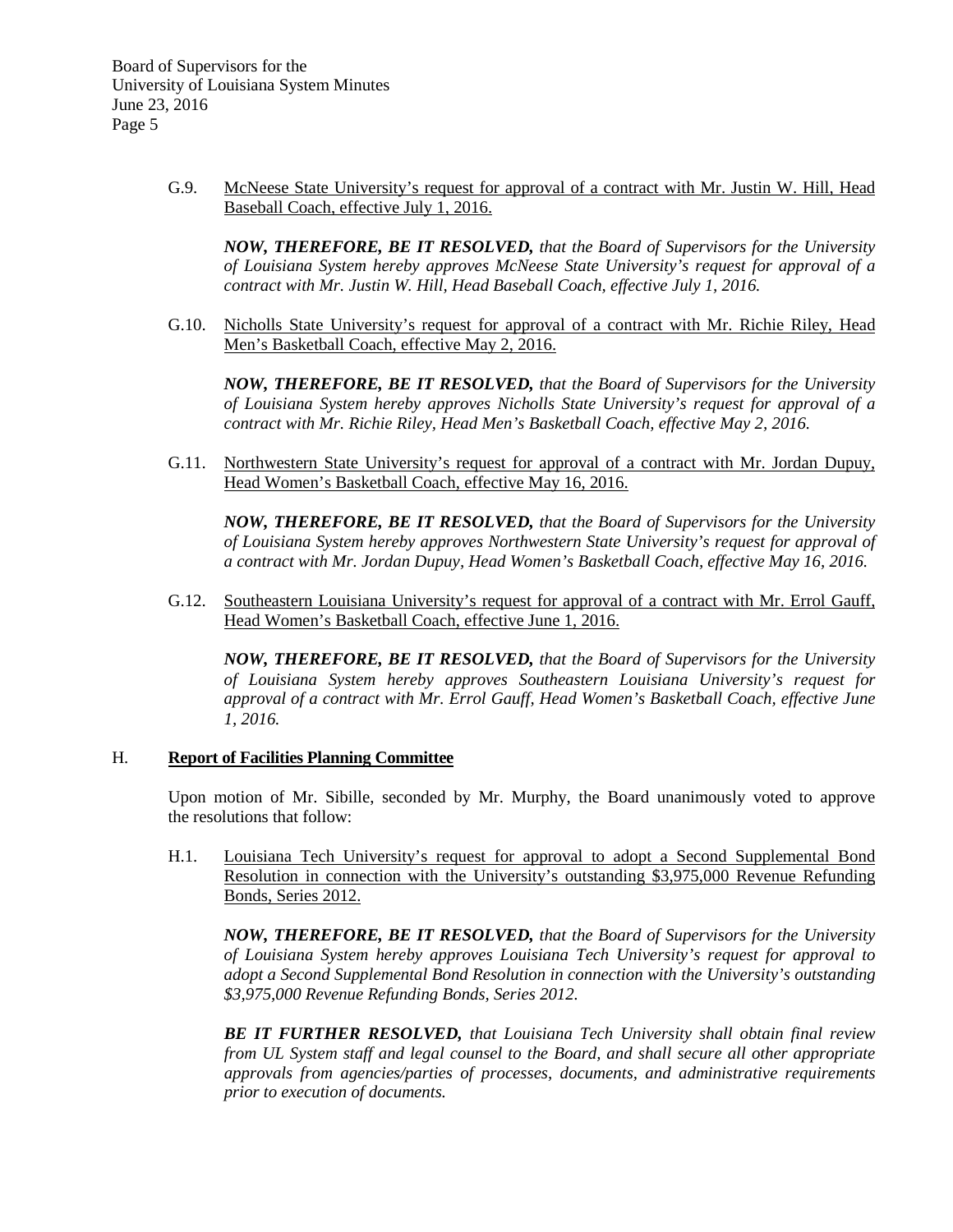*BE IT FURTHER RESOLVED, that the President of Louisiana Tech University or his or her designee are hereby authorized and directed to execute the Second Supplemental Bond Resolution described herein and any and all documents necessary in connection with this transaction.*

*AND FURTHER, that Louisiana Tech University will provide the System office with copies of all final executed documents for Board files.*

H.2. Louisiana Tech University's request for approval to lease space in Tech Pointe to Radiance Technologies, Inc.

*NOW, THEREFORE, BE IT RESOLVED, that the Board of Supervisors for the University of Louisiana System hereby approves Louisiana Tech University's request to lease space in Tech Pointe to Radiance Technologies, Inc.*

*BE IT FURTHER RESOLVED, that Louisiana Tech University shall obtain final review from UL System staff and legal counsel to the Board and shall secure all other appropriate approvals from agencies/parties of processes, documents, and administrative requirements prior to execution of documents.* 

*BE IT FURTHER RESOLVED, that the President of Louisiana Tech University or his or her designee are hereby authorized and directed to execute the lease described herein and any and all documents necessary in connection with this transaction.*

*AND FURTHER, that Louisiana Tech University will provide the System office with copies of all final executed documents for Board files.*

H.3. Nicholls State University's request for approval to name the football press box in the John L. Guidry Stadium *The C.C. Collins Press Box*.

*NOW, THEREFORE, BE IT RESOLVED, that the Board of Supervisors for the University of Louisiana System hereby approves Nicholls State University's request for approval to name the football press box in the John L. Guidry Stadium The C.C. Collins Press Box.* 

H.4. Nicholls State University's request for approval to demolish the Ticket Booth located at the Ray E. Didier Field Baseball Complex.

*NOW, THEREFORE, BE IT RESOLVED, that the Board of Supervisors for the University of Louisiana System hereby approves Nicholls State University's request to demolish the Ticket Booth at the Ray E. Didier Field Baseball Complex.*

*AND FURTHER, that ULS staff and legal counsel ensure that all documents conform to statutory and administrative requirements.*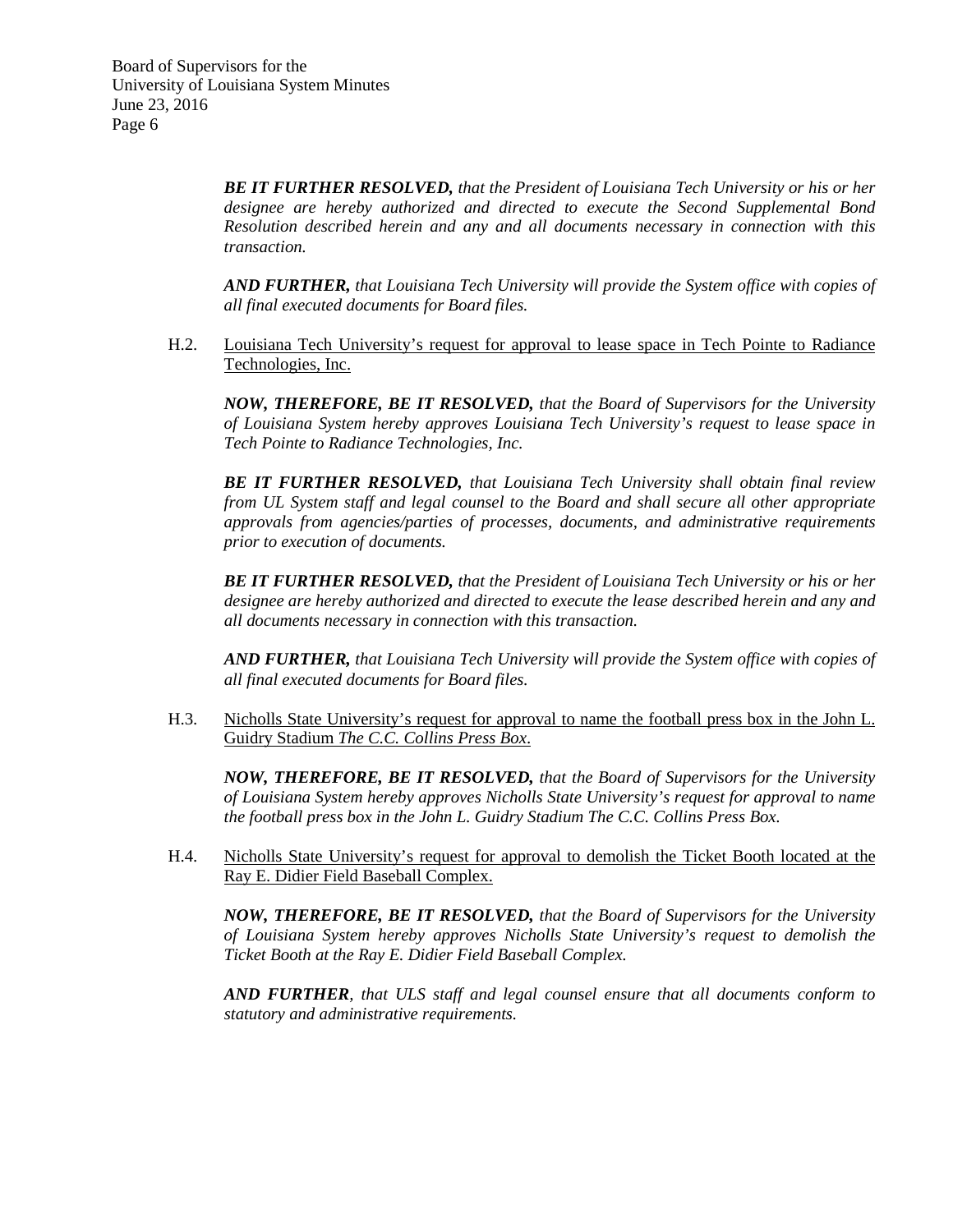> H.5. Nicholls State University's request for approval to demolish the Barn and Milk Parlor located at the Lafourche Crossing Farm.

*NOW, THEREFORE, BE IT RESOLVED, that the Board of Supervisors for the University of Louisiana System hereby approves Nicholls State University's request to demolish the Barn and Milk Parlor at the Lafourche Crossing Farm.*

**AND FURTHER***, that ULS staff and legal counsel ensure that all documents conform to statutory and administrative requirements.*

H.6. Southeastern Louisiana University's request for approval of the execution of leases with University Facilities, Inc. in connection with the development, construction, renovation, demolition, and equipping of replacement student housing facilities on the campus of the University and the refinancing of outstanding debt related to existing parking facilities.

*NOW, THEREFORE, BE IT RESOLVED, that the Board of Supervisors for the University of Louisiana System hereby approves Southeastern Louisiana University's request for approval of the execution of leases with University Facilities, Inc. in connection with the development, construction, renovation, demolition, and equipping of replacement student housing facilities on the campus of the University and the refinancing of outstanding debt related to existing parking facilities.*

*BE IT FURTHER RESOLVED, that Southeastern Louisiana University shall obtain final review from UL System staff and legal counsel to the Board and shall secure all other appropriate approvals from agencies/parties of processes, documents, and administrative requirements prior to execution of documents.*

*BE IT FURTHER RESOLVED, that the President of Southeastern Louisiana University or his or her designee are hereby authorized and directed to execute the leases described herein and any and all documents necessary in connection with the issuance of the bonds described herein.*

*AND FURTHER, that Southeastern Louisiana University will provide the System office with copies of all final executed documents for Board files.*

#### I. **Report of Finance Committee**

Upon motion of Mr. Romero, seconded by Mr. Hebert, the Board unanimously voted to approve the resolutions that follow (I.1.-I.7. and I.9.):

I.1. Southeastern Louisiana University's request for approval of a Memorandum of Understanding with Northshore Technical Community College for Sharing Faculty/Staff Development Opportunities.

*NOW, THEREFORE, BE IT RESOLVED, that the Board of Supervisors for the University of Louisiana System hereby approves Southeastern Louisiana University's request for approval of a Memorandum of Understanding with Northshore Technical Community College for Sharing Faculty/Staff Development Opportunities.*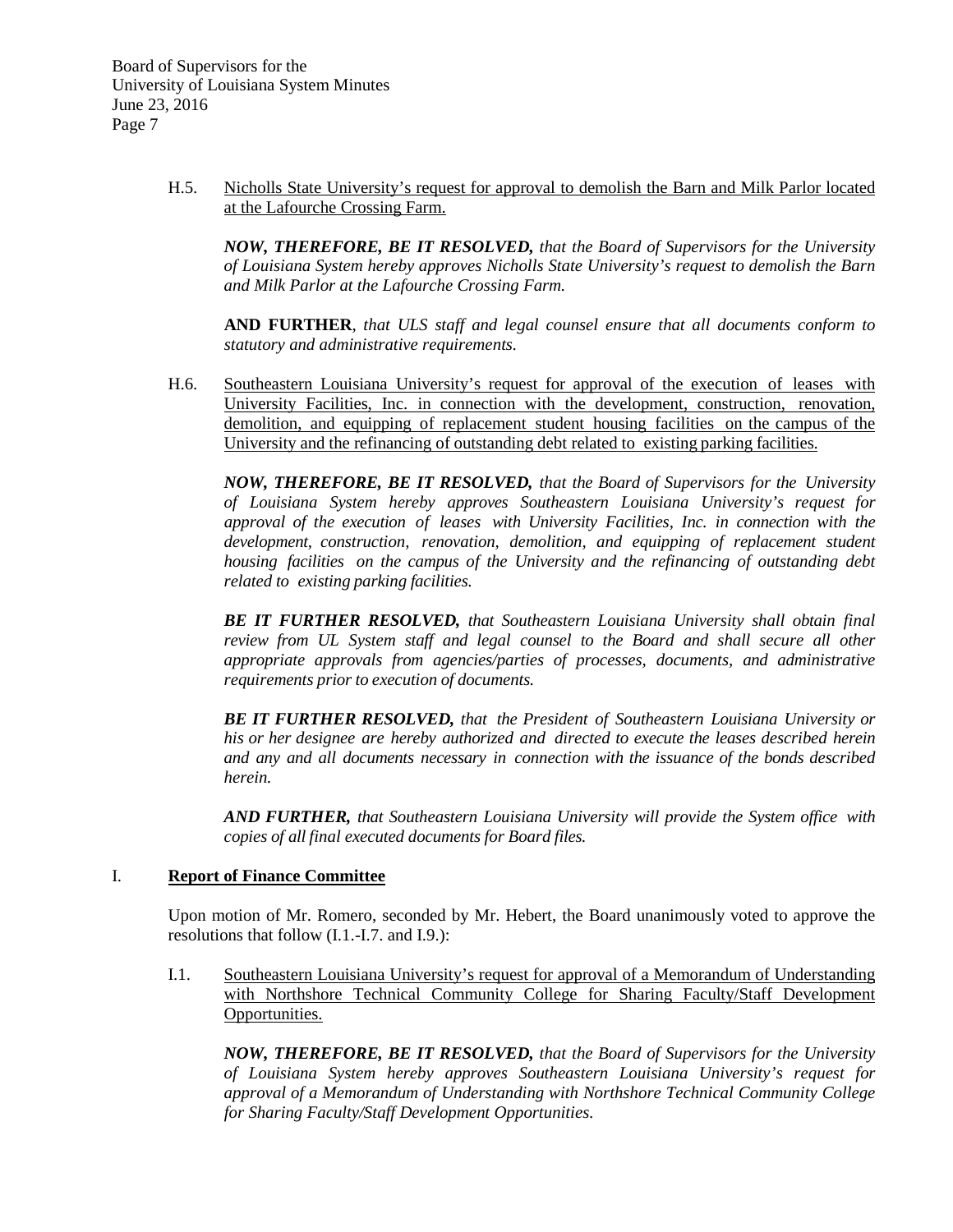> I.2. Southeastern Louisiana University's request for approval to change guidelines for the following Professorships in the College of Business: Dorcas and H.N., Jr. Capron in Marketing; Dorcas and H.N., Jr. Capron in Supply Chain Management; Joyce C. Junghans in Accounting; Joyce C. Junghans in Finance; Joyce C. Junghans in Management; and Parish National Bank in Accounting.

*NOW, THEREFORE, BE IT RESOLVED, that the Board of Supervisors for the University of Louisiana System hereby approves Southeastern Louisiana University's request for approval to change guidelines for the following Professorships in the College of Business: Dorcas and H.N., Jr. Capron in Marketing; Dorcas and H.N., Jr. Capron in Supply Chain Management; Joyce C. Junghans in Accounting; Joyce C. Junghans in Finance; Joyce C. Junghans in Management; and Parish National Bank in Accounting.*

I.3. University of Louisiana at Lafayette's request for approval to split the South Louisiana Mid-Winter Fair/BORSF Professorship in Applied Life Science into two Professorships and also to rename these to: (a) South Louisiana Mid-Winter Fair/BORSF Professorship in Environmental Science I and (b) South Louisiana Mid-Winter Fair/BORSF Professorship in Environmental Science II.

*NOW, THEREFORE, BE IT RESOLVED, that the Board of Supervisors for the University of Louisiana System hereby approves University of Louisiana at Lafayette's request for approval to split the South Louisiana Mid-Winter Fair/BORSF Professorship in Applied Life Science into two Professorships and also to rename these to: (a) South Louisiana Mid-Winter Fair/BORSF Professorship in Environmental Science I and (b) South Louisiana Mid-Winter Fair/BORSF Professorship in Environmental Science II.*

I.4. University of Louisiana at Monroe's request for approval of an Interagency Agreement with the Ouachita Parish Police Jury to operate the Center for Clean Water Education and Technology as an environmental research and education facility on property owned by the Ouachita Parish Police Jury near Calhoun, Louisiana.

*NOW, THEREFORE, BE IT RESOLVED, that the Board of Supervisors for the University of Louisiana System hereby approves the University of Louisiana at Monroe's request to enter into an interagency agreement with the Ouachita Parish Police Jury to operate the Center for Clean Water Education and Technology on property owned by the Ouachita Parish Police Jury near Calhoun, Louisiana.* 

I.5. University of Louisiana at Monroe's request for approval of a Cooperative Endeavor Agreement with the City of Monroe to use the closed Selman Field golf facility.

*NOW, THEREFORE, BE IT RESOLVED, that the Board of Supervisors for the University of Louisiana System hereby approves the University of Louisiana at Monroe's request for approval of a Cooperative Endeavor Agreement with the City of Monroe to use the closed Selman Field golf facility.*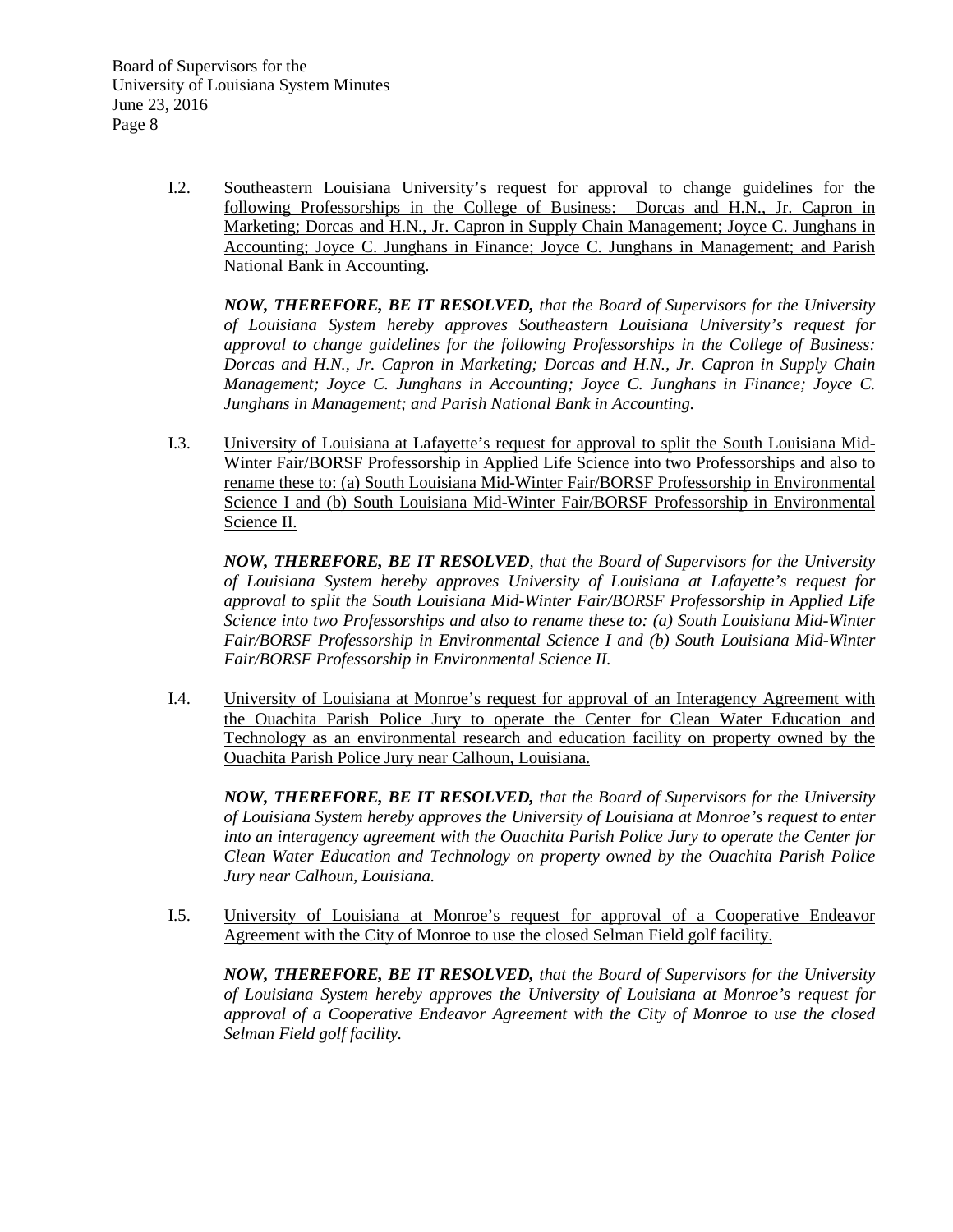I.6. University of New Orleans' request for approval to convert the Jerome L. Goldman Chair in Naval Architecture and Marine Engineering into three Endowed Professorships: Jerome L. Goldman Endowed Professorship in Naval Architecture and Marine Engineering I; Jerome L. Goldman Endowed Professorship in Naval Architecture and Marine Engineering II; and Jerome L. Goldman Endowed Professorship in Naval Architecture and Marine Engineering III.

*NOW, THEREFORE, BE IT RESOLVED, that the Board of Supervisors for the University of Louisiana System hereby approves University of New Orleans' request for approval to split Jerome L. Goldman Chair in Naval Architecture and Marine Engineering into three Endowed Professorships: Jerome L. Goldman Endowed Professorship in Naval Architecture and Marine Engineering I; Jerome L. Goldman Endowed Professorship in Naval Architecture and Marine Engineering II; and Jerome L. Goldman Endowed Professorship in Naval Architecture and Marine Engineering III.*

I.7. University of Louisiana System's request for approval to authorize a Taylor Opportunity Programs for Students (TOPS) fee exemption for FY 2016 to address the Spring 2016 (TOPS) shortfall.

*NOW, THEREFORE, BE IT RESOLVED, that the Board of Supervisors for the University of Louisiana System hereby authorizes an exemption for FY 2016 to address the Spring 2016 TOPS shortfall identified by the Louisiana Office of Student Financial Assistance (LOSFA).*

I.9. University of Louisiana System's request for approval of System Universities' Fiscal Year 2016-17 Internal Audit Plans.

*NOW, THEREFORE, BE IT RESOLVED, that the Board of Supervisors for the University of Louisiana System hereby approves System Universities' Fiscal Year 2016-17 Internal Audit Plans.*

- - - - - - - - - - - - - - - - - - - - - -

It was reported by Mr. Romero that action on Board Agenda **Item I.8. was deferred** to a Special Committee on Tuition and Fees to be scheduled in July.

- - - - - - - - - - - - - - - - - - - - - -

I.10. University of Louisiana System's discussion of Fiscal Year 2015-16 third quarter financial reports and ongoing assurances.

This is a report only and no action by the Board is necessary.

# J. **Report of Personnel Committee**

Upon motion of Mr. Long, seconded by Mr. Crawford, the Board voted unanimously to approve the following resolutions: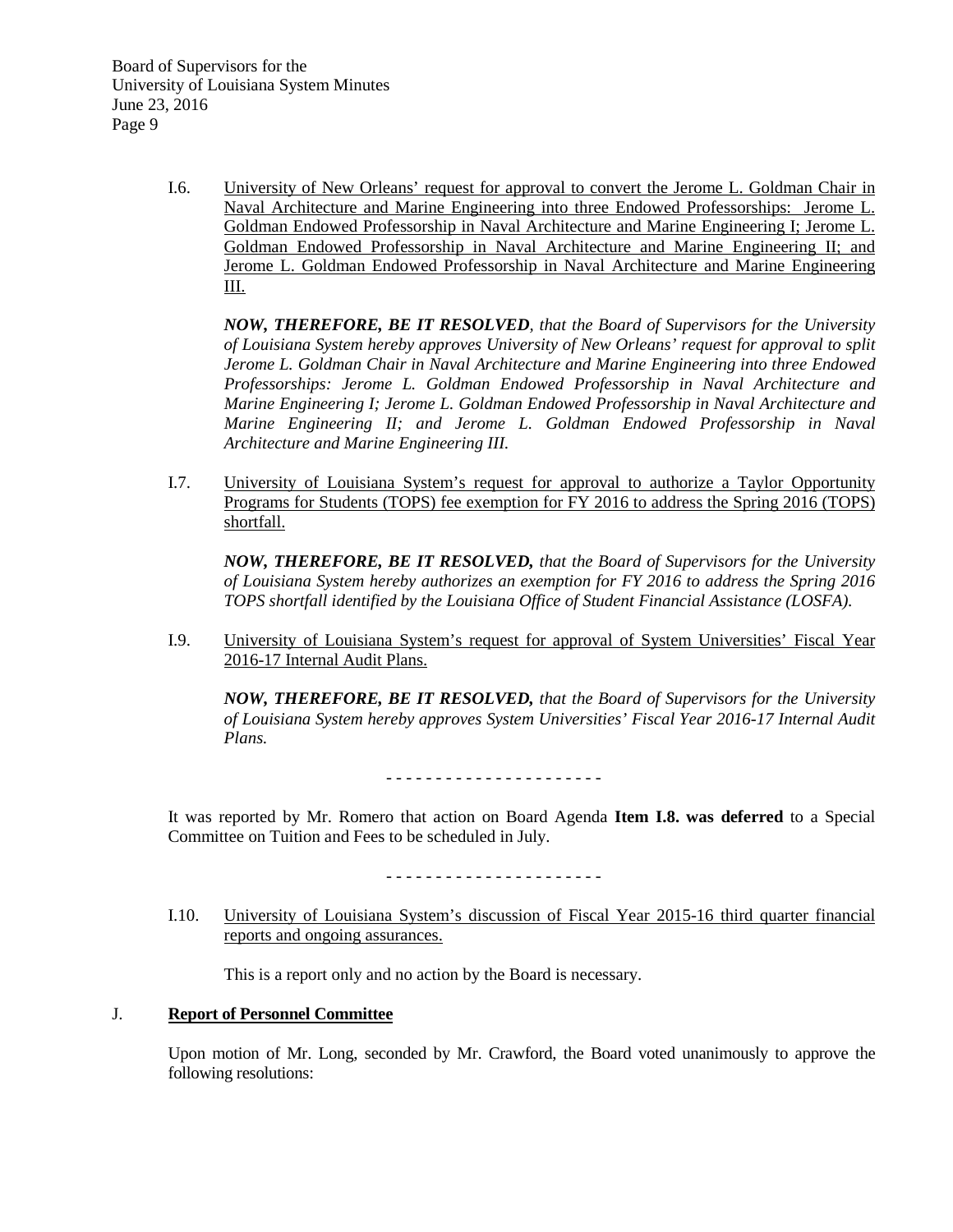J.1. Grambling State University's request for approval to continue the appointment of Dr. Janet Guyden as Interim Provost and Vice President for Academic Affairs effective July 1, 2016.

*NOW, THEREFORE, BE IT RESOLVED, that the Board of Supervisors for the University of Louisiana System hereby approves Grambling State University's request to continue the appointment of Dr. Janet Guyden as Interim Provost and Vice President for Academic Affairs effective July 1, 2016.*

J.2. Grambling State University's request for approval to continue the appointment of Mr. Otto Meyers as Interim Vice President for Research, Advancement, and Economic Development effective July 1, 2016.

*NOW, THEREFORE, BE IT RESOLVED, that the Board of Supervisors for the University of Louisiana System hereby approves Grambling State University's request to continue the appointment of Mr. Otto Meyers as Interim Vice President for Research, Advancement, and Economic Development effective July 1, 2016.*

J.3. Grambling State University's request for approval to continue the appointment of Dr. David Ponton as Interim Vice President for Student Affairs effective July 1, 2016.

*NOW, THEREFORE, BE IT RESOLVED, that the Board of Supervisors for the University of Louisiana System hereby approves Grambling State University's request to continue the appointment of Dr. David Ponton as Interim Vice President for Student Affairs effective July 1, 2016.*

J.4. Grambling State University's request for approval to continue the appointment of Dr. Erick Valentine as Interim Dean of the College of Business effective July 1, 2016.

*NOW, THEREFORE, BE IT RESOLVED, that the Board of Supervisors for the University of Louisiana System hereby approves Grambling State University's request to continue the appointment of Dr. Erick Valentine as Interim Dean of the College of Education effective July 1, 2016.*

# K. **Report of Legislation Committee**

K.1. Recap of the 2016 Regular and 2016 Second Extraordinary Sessions of the Louisiana **Legislature** 

The Board received a report of the Legislation Committee, with no action being necessary by the Board.

# L. **System President's Business**

# L.1. Personnel Actions

Dr. Dan Reneau, Interim System President, reported that System staff reviewed the personnel actions, and staff recommends approval.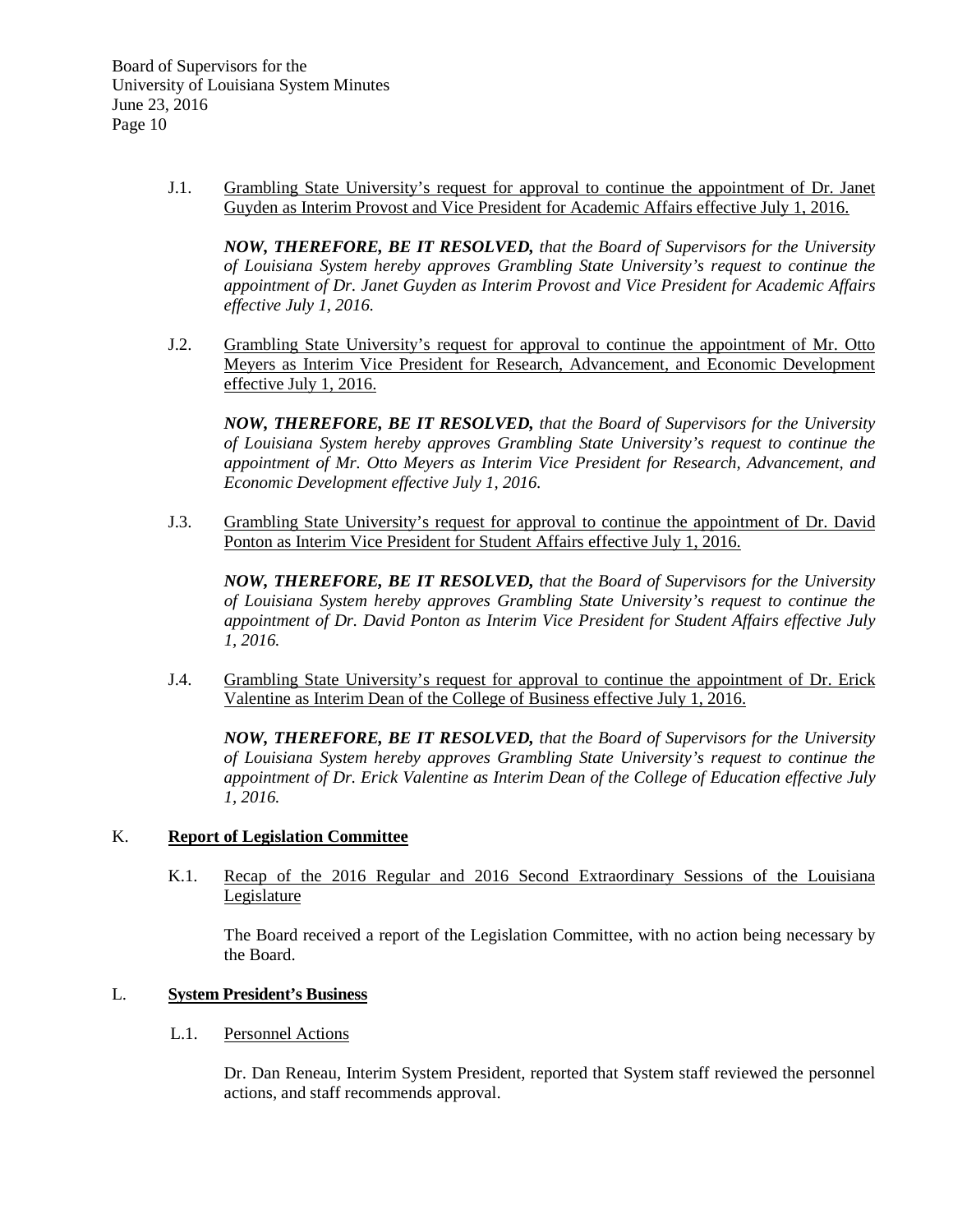*Upon motion of Mr. Martin, seconded by Mr. Murphy, the Board voted unanimously to approve the System personnel actions.*

### L.2. System President's Report

### *Student Advisory Council*

Interim System President Dan Reneau asked Dr. Jeannine Kahn, System Vice President for Academic Affairs, to present the members of the Student Advisory Council.

Dr. Kahn congratulated the students for their accomplishments and introduced those SGA Presidents in attendance:

Grambling State University – **Mr. Michael Meadows** Louisiana Tech University – **Ms. Mackenzie Potts** McNeese State University – **Mr. Caleb Prince** University of Louisiana at Monroe – **Ms. Kaitlin Neal**

Dr. Kahn reminded Board members that Ms. Erica Calais, System Assistant Vice President for Student Affairs and Governance, is the advisor for the Student Advisory Council.

### *UNO Institutional Review*

Dr. Reneau advised Board members that copies of the Institutional Review conducted on the University of New Orleans were included in their folders for their information.

#### *AASCU*

Dr. Reneau reported to the Board that he was planning to attend the American Association of State Colleges and Universities Summer Council in Portland, Oregon, on July 8-13.

#### *Legislative Update*

Dr. Reneau stated that June 23 was the final day of the 2016 Second Extraordinary Session of the Louisiana Legislature, with the session concluding by midnight.

# *Educating Louisiana*

Dr. Reneau said that the System office has implemented a new website campaign titled *Educating Louisiana*. He reported that the pages highlight interesting statistics and impressive alumni from System institutions.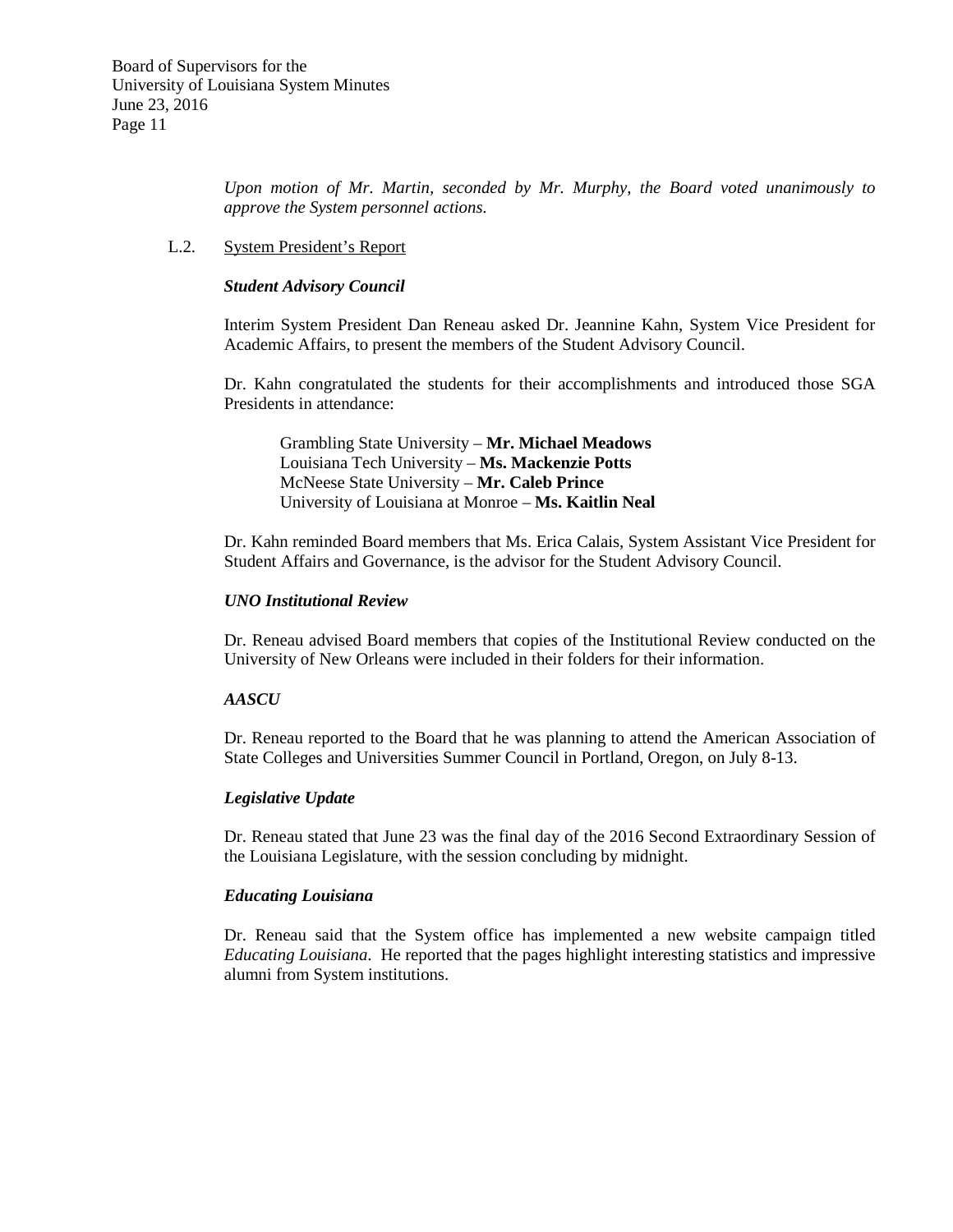# M. **Board Chair's Business**

### M.1. Board Chair's Report

### *Board Rule Revision*

Mr. Martin informed the Board that included in their folders was a copy of a proposed revision to a Board Rule in *Chapter VI. Facilities Planning, Section V. Naming University Facilities.*  He said that the Board would consider the revision at its next regular meeting in August.

# *Campus Parking Pass*

Chair Martin indicated that the System office would be mailing a 2016-17 parking pass to each Board member. The purpose of the pass is to allow parking on any of the nine campuses while on official Board business.

### M.2. Recognition of Tom and Kyle Clausen Scholarship Recipients

Mr. Martin invited Dr. Jeannine Kahn to recognize the students who had each been awarded the Tom and Kyle Clausen Scholarship. He stated that the recipients are University of Louisiana System undergraduate students in Teacher Education programs.

Dr. Kahn first acknowledged *Ms. Kristi Martin.* Dr. Kahn said that Ms. Martin is a senior studying elementary education at Nicholls State University. Dr. Kahn next recognized *Ms.*  **Ginger Abney**, who is a senior studying early childhood development at Grambling State University. University of New Orleans senior *Ms. Raquel Boudreaux* was the third recipient to receive the award, and she is studying Integrated to Merged Elementary Education. The last recipient is *Ms. Ann Rudesill*, a freshman at Southeastern Louisiana University, working toward her degree in early childhood education.

Chair Martin invited Dr. Sally Clausen and Mrs. Gale Clausen Anderson to present the awards and to join Dr. Reneau, Ms. Abney, Ms. Rudesill, and Mr. Martin for a photo.

# N. Evaluation of Campus Presidents *(Grambling State University, Louisiana Tech University, and University of Louisiana at Monroe)*

Mr. Beau Martin stated that the System had recently performed campus president evaluations, including a self-assessment prepared by each president, along with a performance survey completed by campus personnel. Mr. Martin said that three campus presidents were on the agenda for the current meeting, with the additional evaluations scheduled for a future meeting.

Upon motion of Mr. Crawford, seconded by Mr. Murphy, the Board voted to convene in Executive Session, pursuant to L.S. 42:17.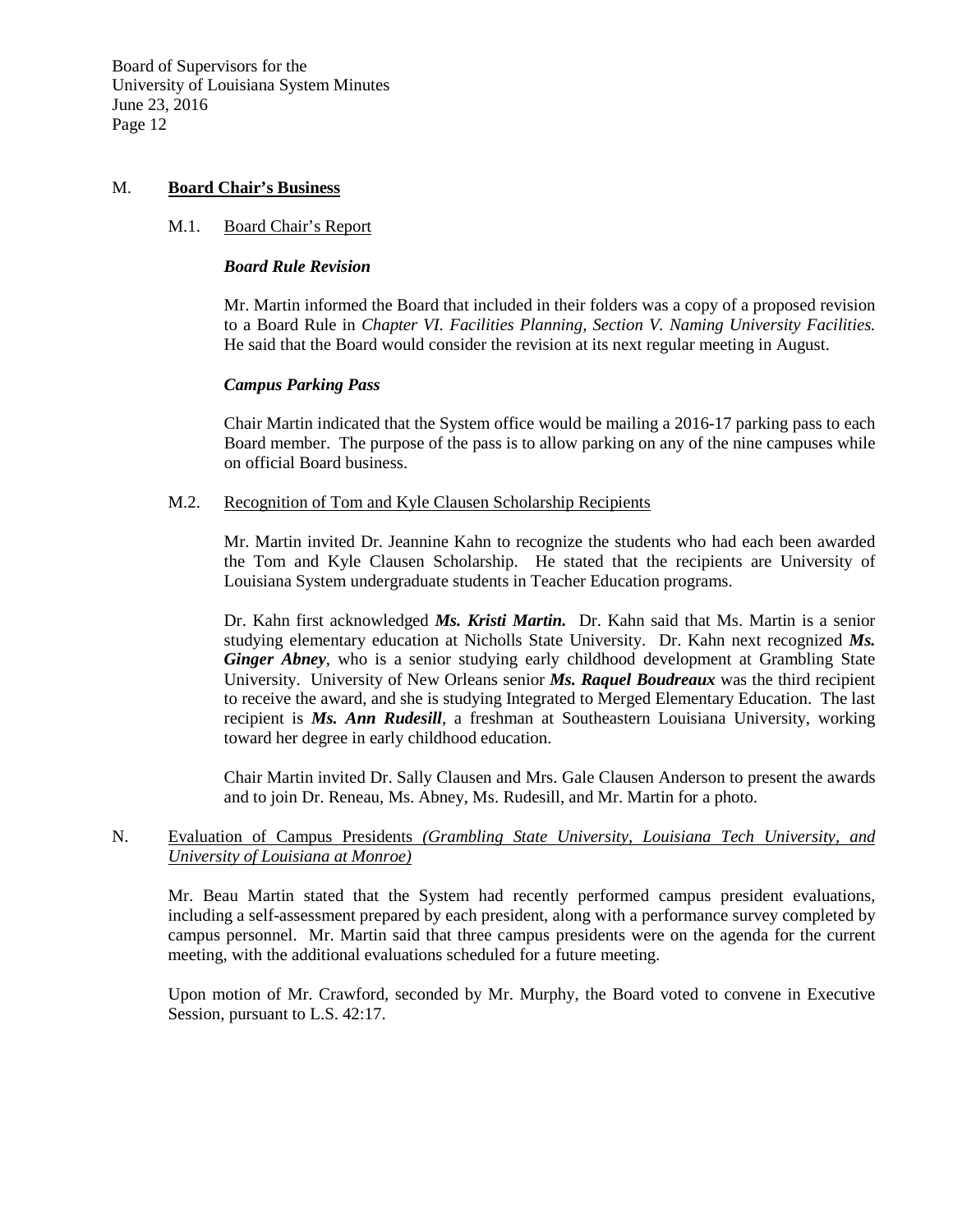The following roll call vote was recorded:

Yeas: Dr. Condos, Mr. Crawford, Ms. Egan, Dr. Faircloth, Mr. Hebert, Mr. Long, Mr. Martin, Mr. Murphy, Mr. Romero, Mr. Sibille, Mr. Torres

Nays: None

Absent: Mr. Carter, Mr. Shetler, Mr. Shreve

At 1:39 p.m., the Board adjourned to Executive Session.

- - - - - - - - - - - - - - - - - - - - - -

Upon motion of Mr. Crawford, seconded by Mr. Sibille, at 2:35 p.m., the Board unanimously voted to reconvene in Open Session. Mr. Martin said that during Executive Session no motions were made nor votes taken.

Interim System President Dan Reneau announced that Dr. Willie Larkin had submitted his resignation as President of Grambling State University effective June 30, 2016, and that Dr. Reneau had accepted the resignation.

Mr. Martin invited Dr. Larkin to speak. Dr. Larkin thanked the Board for allowing him to serve for the past year as President of Grambling State University. He encouraged the administration, faculty, and students of Grambling to continue the progress that had begun.

After Dr. Larkin's comments, Dr. Fredrick Pinkney, alumnus of Grambling, made a public comment.

To continue the evaluation of the campus presidents, upon motion of Dr. Faircloth, seconded by Mr. Crawford, the Board voted to adjourn to Executive Session.

The following roll call vote was recorded:

Yeas: Dr. Condos, Mr. Crawford, Ms. Egan, Dr. Faircloth, Mr. Hebert, Mr. Long, Mr. Martin, Mr. Murphy, Mr. Romero, Mr. Sibille, Mr. Torres

Nays: None

Absent: Mr. Carter, Mr. Shetler, Mr. Shreve

At 2:43 p.m., the Board adjourned to Executive Session.

- - - - - - - - - - - - - - - - - - - - - -

Upon motion of Mr. Romero, seconded by Mr. Long, the Board unanimously voted to reconvene in Open Session at 3:30 p.m. Mr. Martin said that during Executive Session no motions were made nor votes taken.